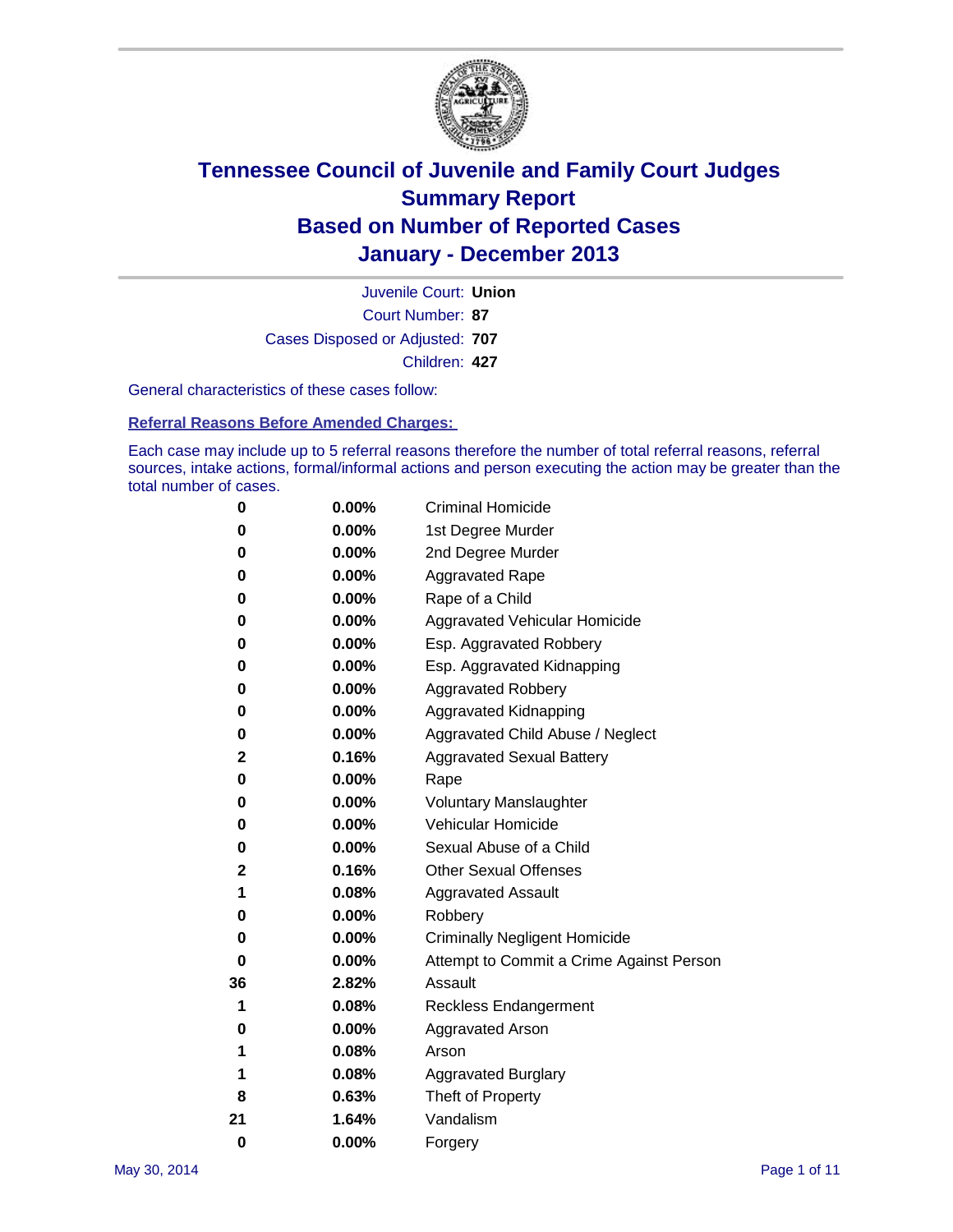

Court Number: **87** Juvenile Court: **Union** Cases Disposed or Adjusted: **707** Children: **427**

#### **Referral Reasons Before Amended Charges:**

Each case may include up to 5 referral reasons therefore the number of total referral reasons, referral sources, intake actions, formal/informal actions and person executing the action may be greater than the total number of cases.

| 0  | 0.00% | <b>Worthless Checks</b>                                     |
|----|-------|-------------------------------------------------------------|
| 0  | 0.00% | Illegal Possession / Fraudulent Use of Credit / Debit Cards |
| 0  | 0.00% | <b>Burglary</b>                                             |
| 0  | 0.00% | Unauthorized Use of a Vehicle                               |
| 0  | 0.00% | <b>Cruelty to Animals</b>                                   |
| 0  | 0.00% | Sale of Controlled Substances                               |
| 7  | 0.55% | <b>Other Drug Offenses</b>                                  |
| 19 | 1.49% | Possession of Controlled Substances                         |
| 0  | 0.00% | <b>Criminal Attempt</b>                                     |
| 0  | 0.00% | Carrying Weapons on School Property                         |
| 1  | 0.08% | Unlawful Carrying / Possession of a Weapon                  |
| 1  | 0.08% | <b>Evading Arrest</b>                                       |
| 0  | 0.00% | Escape                                                      |
| 2  | 0.16% | Driving Under Influence (DUI)                               |
| 36 | 2.82% | Possession / Consumption of Alcohol                         |
| 0  | 0.00% | Resisting Stop, Frisk, Halt, Arrest or Search               |
| 0  | 0.00% | <b>Aggravated Criminal Trespass</b>                         |
| 0  | 0.00% | Harassment                                                  |
| 1  | 0.08% | Failure to Appear                                           |
| 1  | 0.08% | Filing a False Police Report                                |
| 0  | 0.00% | Criminal Impersonation                                      |
| 8  | 0.63% | <b>Disorderly Conduct</b>                                   |
| 4  | 0.31% | <b>Criminal Trespass</b>                                    |
| 0  | 0.00% | <b>Public Intoxication</b>                                  |
| 0  | 0.00% | Gambling                                                    |
| 42 | 3.29% | Traffic                                                     |
| 0  | 0.00% | <b>Local Ordinances</b>                                     |
| 3  | 0.23% | Violation of Wildlife Regulations                           |
| 0  | 0.00% | Contempt of Court                                           |
| 23 | 1.80% | Violation of Probation                                      |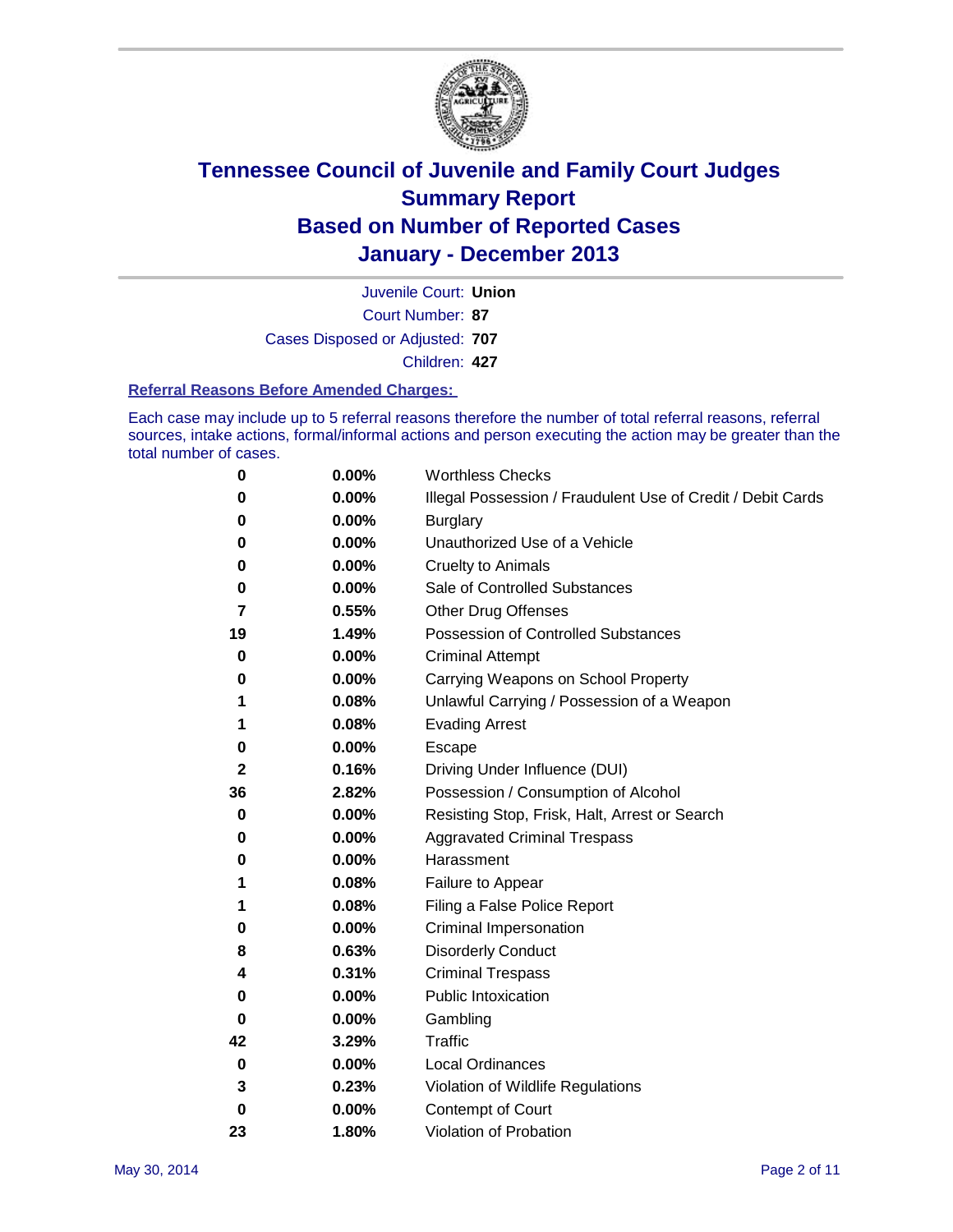

Court Number: **87** Juvenile Court: **Union** Cases Disposed or Adjusted: **707** Children: **427**

#### **Referral Reasons Before Amended Charges:**

Each case may include up to 5 referral reasons therefore the number of total referral reasons, referral sources, intake actions, formal/informal actions and person executing the action may be greater than the total number of cases.

| $\mathbf 0$             | 0.00%   | Violation of Aftercare                 |  |
|-------------------------|---------|----------------------------------------|--|
| 16                      | 1.25%   | <b>Unruly Behavior</b>                 |  |
| 54                      | 4.23%   | Truancy                                |  |
| 11                      | 0.86%   | In-State Runaway                       |  |
| $\bf{0}$                | 0.00%   | Out-of-State Runaway                   |  |
| 12                      | 0.94%   | Possession of Tobacco Products         |  |
| 0                       | 0.00%   | Violation of a Valid Court Order       |  |
| 0                       | 0.00%   | <b>Violation of Curfew</b>             |  |
| 5                       | 0.39%   | <b>Sexually Abused Child</b>           |  |
| $\overline{\mathbf{2}}$ | 0.16%   | <b>Physically Abused Child</b>         |  |
| 324                     | 25.35%  | Dependency / Neglect                   |  |
| 17                      | 1.33%   | <b>Termination of Parental Rights</b>  |  |
| 6                       | 0.47%   | <b>Violation of Pretrial Diversion</b> |  |
| 0                       | 0.00%   | Violation of Informal Adjustment       |  |
| 147                     | 11.50%  | <b>Judicial Review</b>                 |  |
| 3                       | 0.23%   | <b>Administrative Review</b>           |  |
| 46                      | 3.60%   | <b>Foster Care Review</b>              |  |
| 357                     | 27.93%  | Custody                                |  |
| 40                      | 3.13%   | Visitation                             |  |
| 1                       | 0.08%   | Paternity / Legitimation               |  |
| 0                       | 0.00%   | <b>Child Support</b>                   |  |
| 0                       | 0.00%   | <b>Request for Medical Treatment</b>   |  |
| 0                       | 0.00%   | <b>Consent to Marry</b>                |  |
| 16                      | 1.25%   | Other                                  |  |
| 1,278                   | 100.00% | <b>Total Referrals</b>                 |  |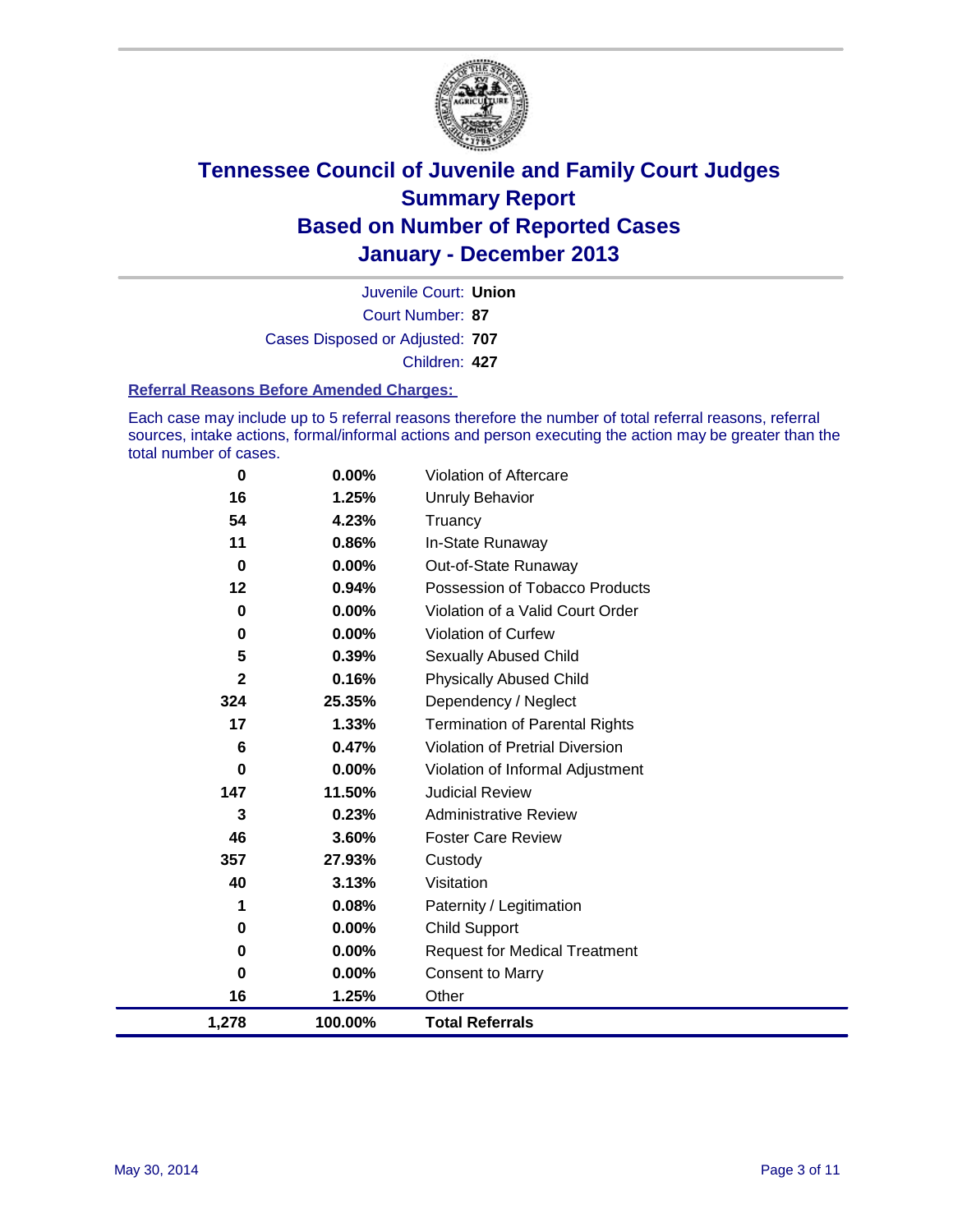

| 1,278                      | 100.00%                         | <b>Total Referral Sources</b>     |  |
|----------------------------|---------------------------------|-----------------------------------|--|
| 11                         | 0.86%                           | Other                             |  |
| 0                          | 0.00%                           | Unknown                           |  |
| 0                          | 0.00%                           | Hospital                          |  |
| 0                          | $0.00\%$                        | Child & Parent                    |  |
| 0                          | $0.00\%$                        | Victim                            |  |
| 0                          | 0.00%                           | <b>Other Court</b>                |  |
| 27                         | 2.11%                           | Social Agency                     |  |
| 81                         | 6.34%                           | <b>Court Staff</b>                |  |
| 1                          | 0.08%                           | <b>District Attorney's Office</b> |  |
| 5                          | 0.39%                           | <b>Other State Department</b>     |  |
| 701                        | 54.85%                          | <b>DCS</b>                        |  |
| 1                          | 0.08%                           | <b>CSA</b>                        |  |
| 64                         | 5.01%                           | School                            |  |
| 0                          | $0.00\%$                        | Self                              |  |
| 82<br>6.42%                |                                 | <b>Relatives</b>                  |  |
| 94                         | 7.36%                           | Parents                           |  |
| 211                        | 16.51%                          | Law Enforcement                   |  |
| <b>Referral Sources: 1</b> |                                 |                                   |  |
|                            |                                 | Children: 427                     |  |
|                            | Cases Disposed or Adjusted: 707 |                                   |  |
|                            |                                 | Court Number: 87                  |  |
|                            |                                 | Juvenile Court: Union             |  |
|                            |                                 |                                   |  |

### **Age of Child at Referral: 2**

| 0<br>0 | 0.00%<br>0.00% | Ages 19 and Over<br><b>Unknown</b> |
|--------|----------------|------------------------------------|
|        |                |                                    |
|        |                |                                    |
| 48     | 11.24%         | Ages 17 through 18                 |
| 84     | 19.67%         | Ages 15 through 16                 |
| 67     | 15.69%         | Ages 13 through 14                 |
| 32     | 7.49%          | Ages 11 through 12                 |
| 196    | 45.90%         | Ages 10 and Under                  |
|        |                |                                    |

<sup>1</sup> If different than number of Referral Reasons (1278), verify accuracy of your court's data.

<sup>2</sup> One child could be counted in multiple categories, verify accuracy of your court's data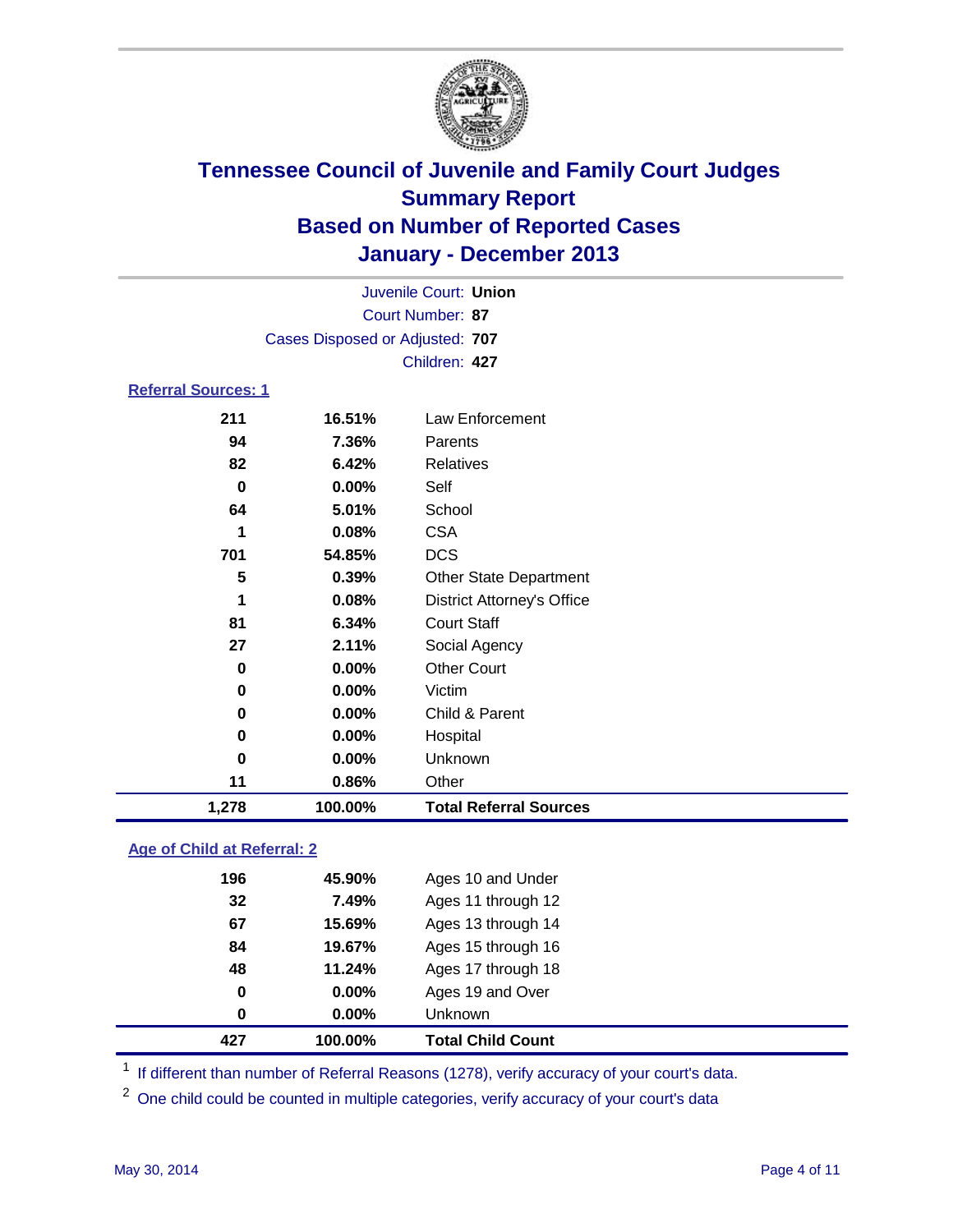

| Juvenile Court: Union                   |         |                          |  |  |
|-----------------------------------------|---------|--------------------------|--|--|
| Court Number: 87                        |         |                          |  |  |
| Cases Disposed or Adjusted: 707         |         |                          |  |  |
|                                         |         | Children: 427            |  |  |
| Sex of Child: 1                         |         |                          |  |  |
| 233                                     | 54.57%  | Male                     |  |  |
| 193                                     | 45.20%  | Female                   |  |  |
| 1                                       | 0.23%   | Unknown                  |  |  |
| 427                                     | 100.00% | <b>Total Child Count</b> |  |  |
| Race of Child: 1                        |         |                          |  |  |
| 410                                     | 96.02%  | White                    |  |  |
| 4                                       | 0.94%   | African American         |  |  |
| 3                                       | 0.70%   | Native American          |  |  |
| 0                                       | 0.00%   | Asian                    |  |  |
| $\overline{7}$                          | 1.64%   | Mixed                    |  |  |
| 3                                       | 0.70%   | Unknown                  |  |  |
| 427                                     | 100.00% | <b>Total Child Count</b> |  |  |
| <b>Hispanic Origin: 1</b>               |         |                          |  |  |
| 12                                      | 2.81%   | Yes                      |  |  |
| 414                                     | 96.96%  | <b>No</b>                |  |  |
| 1                                       | 0.23%   | Unknown                  |  |  |
| 427                                     | 100.00% | <b>Total Child Count</b> |  |  |
| <b>School Enrollment of Children: 1</b> |         |                          |  |  |
| 282                                     | 66.04%  | Yes                      |  |  |
| 108                                     | 25.29%  | <b>No</b>                |  |  |
| 37                                      | 8.67%   | Unknown                  |  |  |
| 427                                     | 100.00% | <b>Total Child Count</b> |  |  |

One child could be counted in multiple categories, verify accuracy of your court's data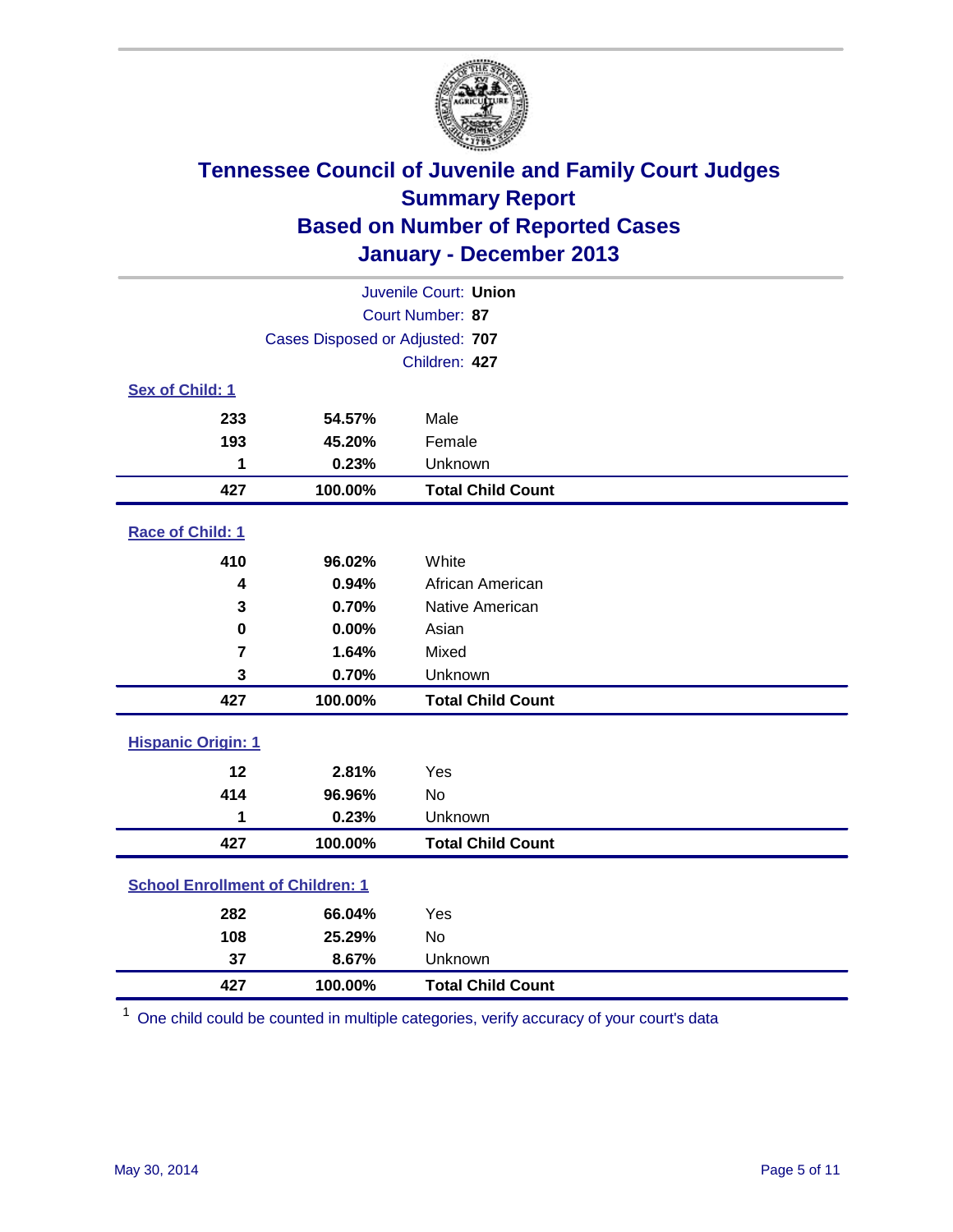

Court Number: **87** Juvenile Court: **Union** Cases Disposed or Adjusted: **707** Children: **427**

### **Living Arrangement of Child at Time of Referral: 1**

| 427 | 100.00%  | <b>Total Child Count</b>     |
|-----|----------|------------------------------|
| 1   | 0.23%    | Other                        |
| 15  | $3.51\%$ | Unknown                      |
| 0   | $0.00\%$ | Independent                  |
| 0   | 0.00%    | In an Institution            |
| 3   | 0.70%    | In a Residential Center      |
| 2   | 0.47%    | In a Group Home              |
| 81  | 18.97%   | With Foster Family           |
| 3   | 0.70%    | <b>With Adoptive Parents</b> |
| 93  | 21.78%   | <b>With Relatives</b>        |
| 55  | 12.88%   | With Father                  |
| 115 | 26.93%   | With Mother                  |
| 8   | 1.87%    | With Mother and Stepfather   |
| 10  | $2.34\%$ | With Father and Stepmother   |
| 41  | 9.60%    | With Both Biological Parents |
|     |          |                              |

### **Type of Detention: 2**

| 707 | 100.00%    |                | <b>Total Detention Count</b> |
|-----|------------|----------------|------------------------------|
|     | 0.00%<br>0 | Other          |                              |
| 696 | 98.44%     | Does Not Apply |                              |
|     | 0.14%<br>1 | <b>Unknown</b> |                              |
|     | 0.14%<br>1 |                | <b>Psychiatric Hospital</b>  |
|     | 0.00%<br>0 |                | Jail - No Separation         |
|     | 0<br>0.00% |                | Jail - Partial Separation    |
|     | 0.00%<br>0 |                | Jail - Complete Separation   |
|     | 1.13%<br>8 |                | Juvenile Detention Facility  |
|     | 0.14%<br>1 |                | Non-Secure Placement         |
|     |            |                |                              |

<sup>1</sup> One child could be counted in multiple categories, verify accuracy of your court's data

<sup>2</sup> If different than number of Cases (707) verify accuracy of your court's data.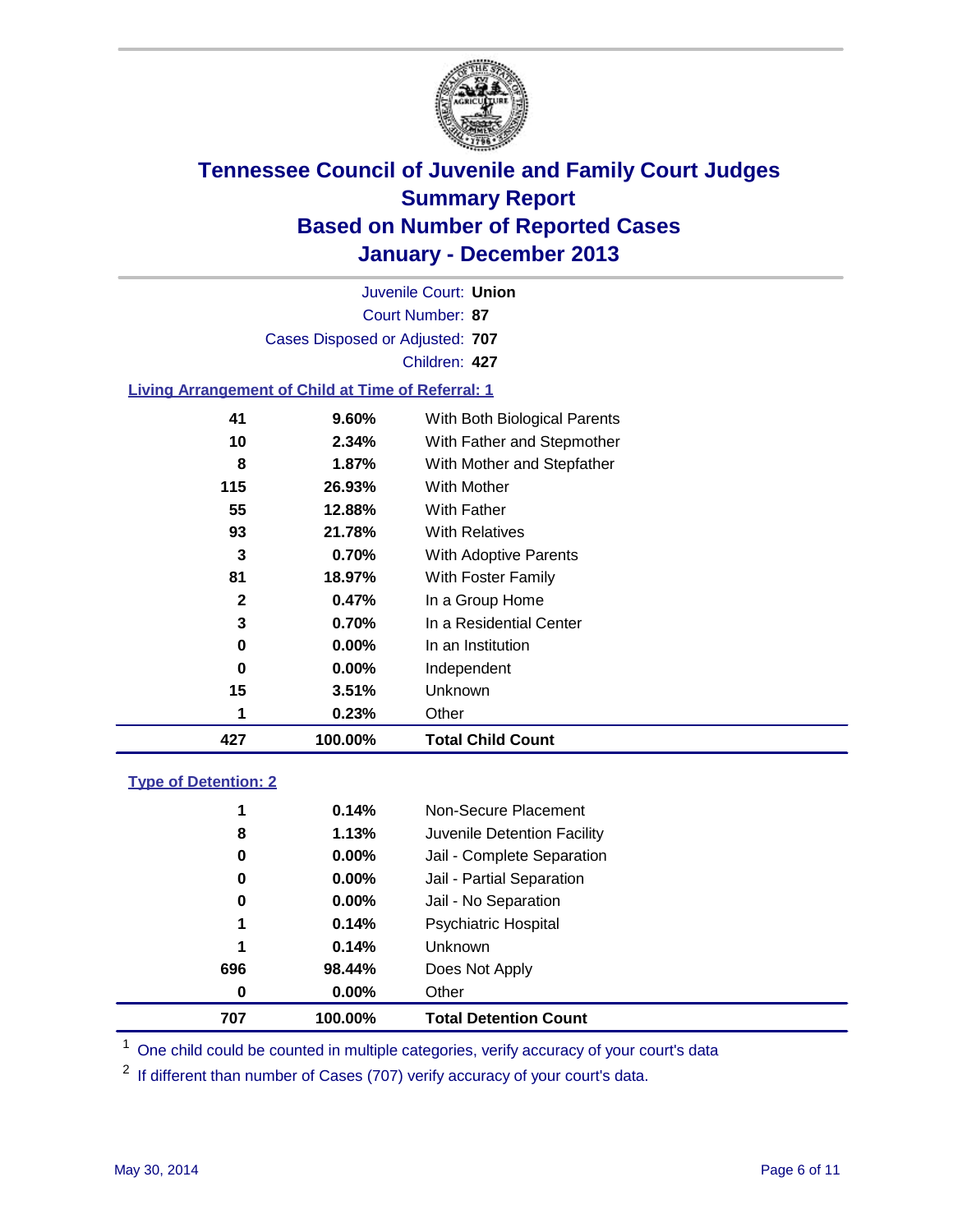

|                                                                 |                                      | Juvenile Court: Union                |  |  |
|-----------------------------------------------------------------|--------------------------------------|--------------------------------------|--|--|
|                                                                 |                                      | Court Number: 87                     |  |  |
|                                                                 | Cases Disposed or Adjusted: 707      |                                      |  |  |
|                                                                 |                                      | Children: 427                        |  |  |
| <b>Placement After Secure Detention Hearing: 1</b>              |                                      |                                      |  |  |
| 1                                                               | 0.14%                                | Returned to Prior Living Arrangement |  |  |
| 8                                                               | 1.13%<br>Juvenile Detention Facility |                                      |  |  |
| 0.00%<br>Jail<br>$\bf{0}$<br>0.00%<br>Shelter / Group Home<br>0 |                                      |                                      |  |  |
|                                                                 |                                      |                                      |  |  |
| 0                                                               | 0.00%                                | <b>Foster Family Home</b>            |  |  |
| 1                                                               | 0.14%                                | <b>Psychiatric Hospital</b>          |  |  |
| 0.14%                                                           |                                      | Unknown                              |  |  |
| 696<br>98.44%                                                   |                                      | Does Not Apply                       |  |  |
| $\bf{0}$<br>0.00%<br>Other                                      |                                      |                                      |  |  |
| 707                                                             | 100.00%                              | <b>Total Placement Count</b>         |  |  |
| <b>Intake Actions: 2</b>                                        |                                      |                                      |  |  |
|                                                                 |                                      |                                      |  |  |
| 898                                                             | 70.27%                               | <b>Petition Filed</b>                |  |  |
| 38                                                              | 2.97%                                | <b>Motion Filed</b>                  |  |  |
| 76                                                              | 5.95%                                | <b>Citation Processed</b>            |  |  |
| 0.00%<br>0                                                      |                                      | Notification of Paternity Processed  |  |  |
| 173<br>13.54%                                                   |                                      | Scheduling of Judicial Review        |  |  |
| $\mathbf{2}$                                                    | 0.16%                                | Scheduling of Administrative Review  |  |  |
| 48                                                              | 3.76%                                | Scheduling of Foster Care Review     |  |  |
| $\bf{0}$                                                        | 0.00%                                | Unknown                              |  |  |
| 0                                                               | 0.00%                                | Does Not Apply                       |  |  |
| 43                                                              | 3.36%                                | Other                                |  |  |
| 1,278                                                           | 100.00%                              | <b>Total Intake Count</b>            |  |  |

<sup>1</sup> If different than number of Cases (707) verify accuracy of your court's data.

If different than number of Referral Reasons (1278), verify accuracy of your court's data.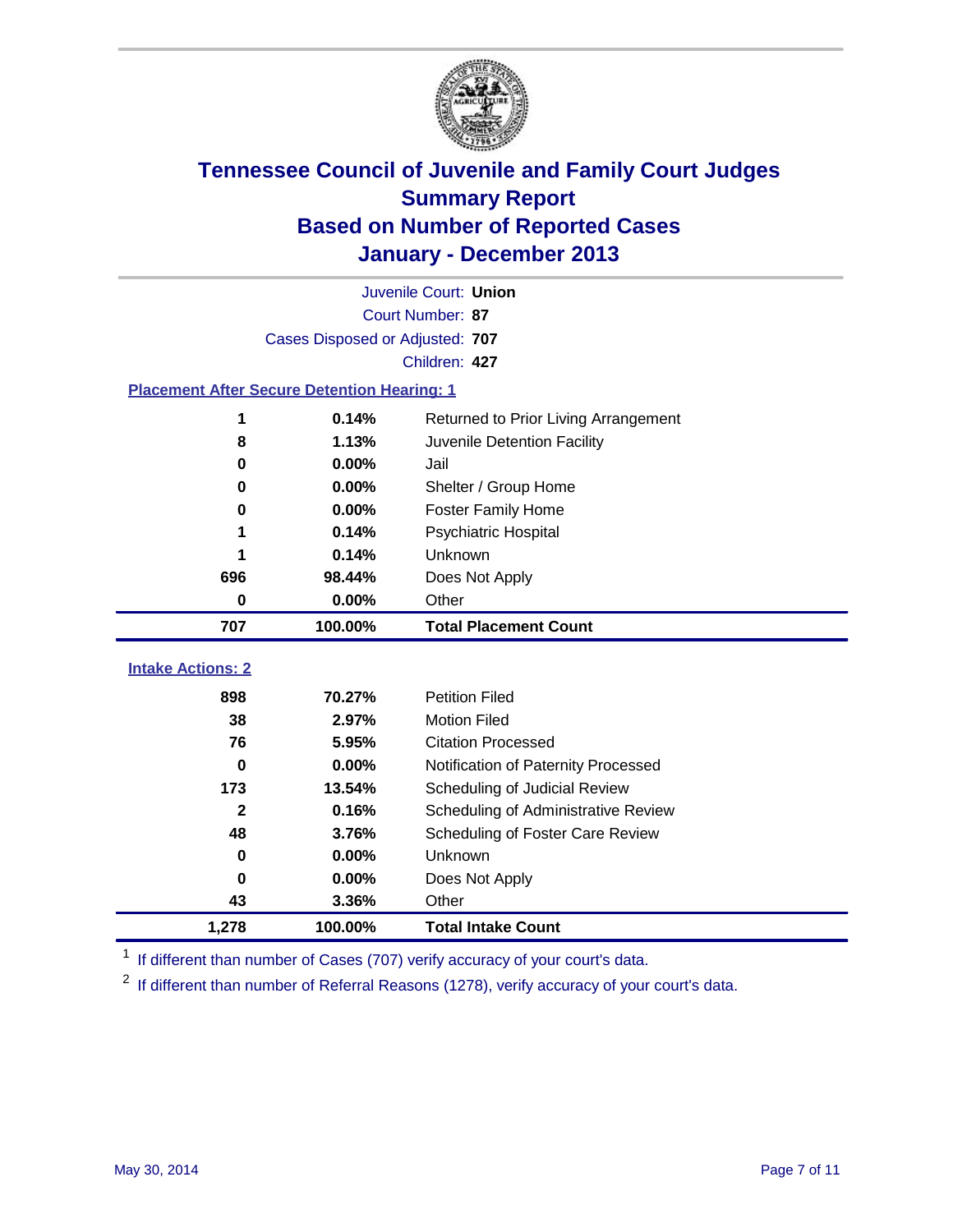

Court Number: **87** Juvenile Court: **Union** Cases Disposed or Adjusted: **707** Children: **427**

#### **Last Grade Completed by Child: 1**

| 427         | 100.00% | <b>Total Child Count</b>     |  |
|-------------|---------|------------------------------|--|
| 1           | 0.23%   | Other                        |  |
| 258         | 60.42%  | Unknown                      |  |
| 0           | 0.00%   | <b>Never Attended School</b> |  |
| 0           | 0.00%   | Graduated                    |  |
| 0           | 0.00%   | <b>GED</b>                   |  |
| $\bf{0}$    | 0.00%   | Non-Graded Special Ed        |  |
| 0           | 0.00%   | 12th Grade                   |  |
| 5           | 1.17%   | 11th Grade                   |  |
| 6           | 1.41%   | 10th Grade                   |  |
| 6           | 1.41%   | 9th Grade                    |  |
| 8           | 1.87%   | 8th Grade                    |  |
| 17          | 3.98%   | 7th Grade                    |  |
| $\mathbf 2$ | 0.47%   | 6th Grade                    |  |
| 4           | 0.94%   | 5th Grade                    |  |
| 4           | 0.94%   | 4th Grade                    |  |
| 4           | 0.94%   | 3rd Grade                    |  |
| 4           | 0.94%   | 2nd Grade                    |  |
| 6           | 1.41%   | 1st Grade                    |  |
| 4           | 0.94%   | Kindergarten                 |  |
| $\mathbf 0$ | 0.00%   | Preschool                    |  |
| 98          | 22.95%  | Too Young for School         |  |

| <b>Enrolled in Special Education: 1</b> |  |
|-----------------------------------------|--|
|-----------------------------------------|--|

One child could be counted in multiple categories, verify accuracy of your court's data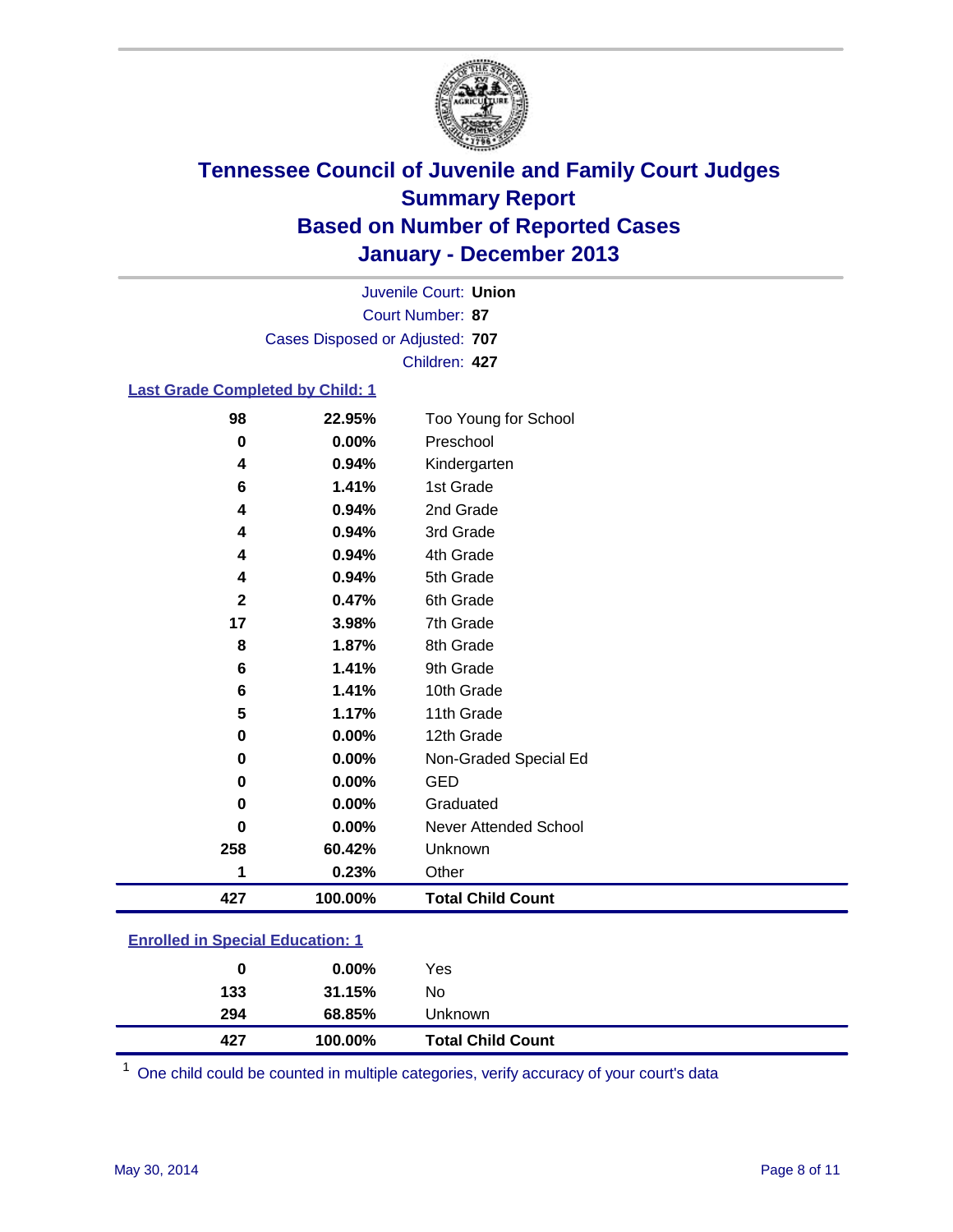

|                              |                                 | Juvenile Court: Union     |
|------------------------------|---------------------------------|---------------------------|
|                              |                                 | Court Number: 87          |
|                              | Cases Disposed or Adjusted: 707 |                           |
|                              |                                 | Children: 427             |
| <b>Action Executed By: 1</b> |                                 |                           |
| 1,278                        | 100.00%                         | Judge                     |
| 0                            | $0.00\%$                        | Magistrate                |
| $\bf{0}$                     | 0.00%                           | <b>YSO</b>                |
| 0                            | 0.00%                           | Other                     |
| 0                            | 0.00%                           | Unknown                   |
| 1,278                        | 100.00%                         | <b>Total Action Count</b> |

### **Formal / Informal Actions: 1**

| 223      | 17.45%   | Dismissed                                        |
|----------|----------|--------------------------------------------------|
| 0        | $0.00\%$ | Retired / Nolle Prosequi                         |
| 71       | 5.56%    | <b>Complaint Substantiated Delinquent</b>        |
| 30       | 2.35%    | <b>Complaint Substantiated Status Offender</b>   |
| 219      | 17.14%   | <b>Complaint Substantiated Dependent/Neglect</b> |
| 3        | 0.23%    | <b>Complaint Substantiated Abused</b>            |
| 0        | $0.00\%$ | <b>Complaint Substantiated Mentally III</b>      |
| 3        | 0.23%    | Informal Adjustment                              |
| 32       | 2.50%    | <b>Pretrial Diversion</b>                        |
| 0        | $0.00\%$ | <b>Transfer to Adult Court Hearing</b>           |
| 0        | $0.00\%$ | Charges Cleared by Transfer to Adult Court       |
| 3        | 0.23%    | Special Proceeding                               |
| $\bf{0}$ | $0.00\%$ | <b>Review Concluded</b>                          |
| 640      | 50.08%   | Case Held Open                                   |
| 54       | 4.23%    | Other                                            |
| 0        | $0.00\%$ | <b>Unknown</b>                                   |
| 1,278    | 100.00%  | <b>Total Action Count</b>                        |

<sup>1</sup> If different than number of Referral Reasons (1278), verify accuracy of your court's data.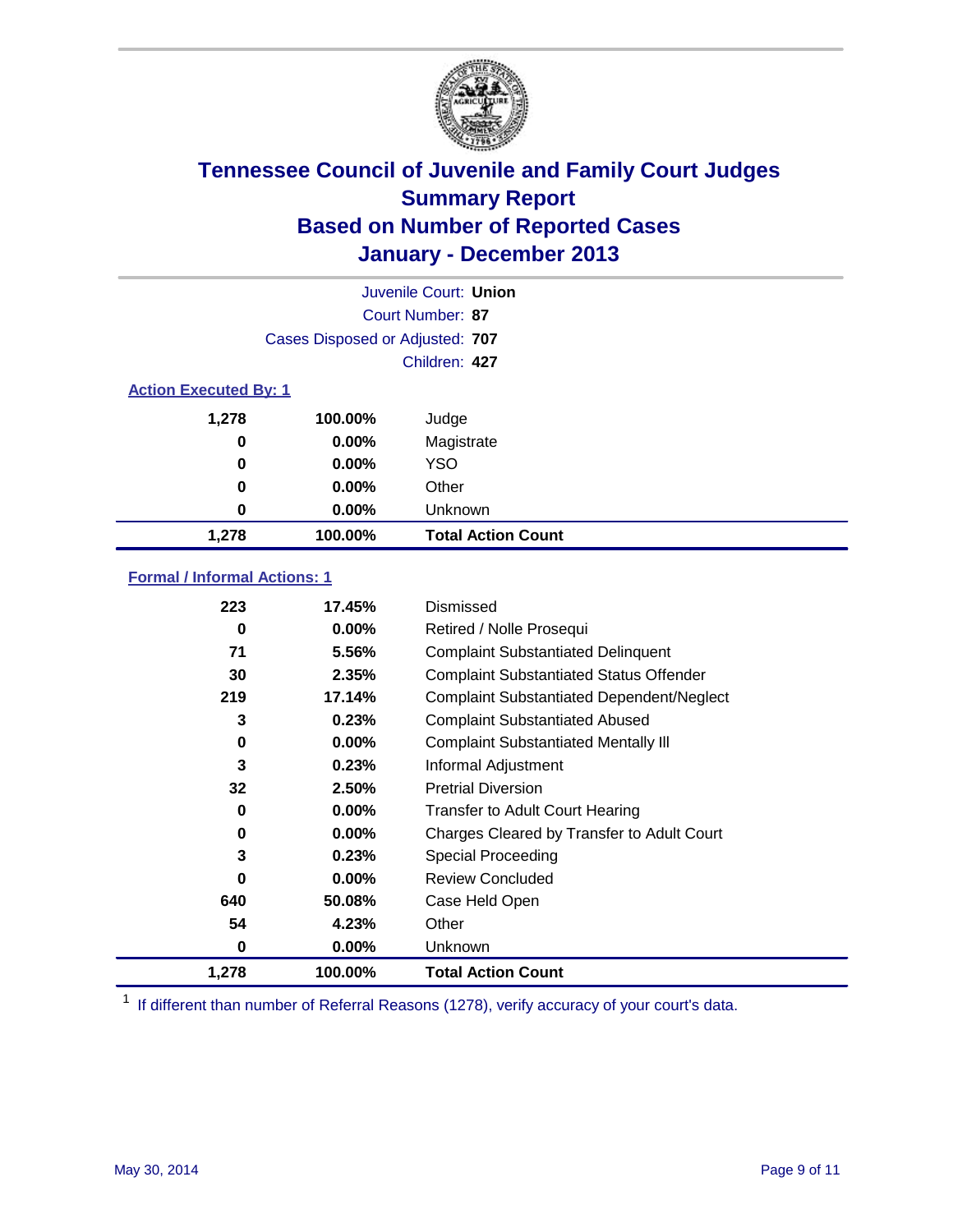

|                       |                                 | Juvenile Court: Union                                 |
|-----------------------|---------------------------------|-------------------------------------------------------|
|                       |                                 | Court Number: 87                                      |
|                       | Cases Disposed or Adjusted: 707 |                                                       |
|                       |                                 | Children: 427                                         |
| <b>Case Outcomes:</b> |                                 | There can be multiple outcomes for one child or case. |
| 202                   | 11.64%                          | Case Dismissed                                        |
| 5                     | 0.29%                           | Case Retired or Nolle Prosequi                        |
| 2                     | 0.12%                           | Warned / Counseled                                    |
| 480                   | 27.65%                          | Held Open For Review                                  |
| 0                     | 0.00%                           | Supervision / Probation to Juvenile Court             |
| 0                     | 0.00%                           | <b>Probation to Parents</b>                           |
| 32                    | 1.84%                           | Referral to Another Entity for Supervision / Service  |
| 28                    | 1.61%                           | Referred for Mental Health Counseling                 |
| 51                    | 2.94%                           | Referred for Alcohol and Drug Counseling              |
| 0                     | 0.00%                           | Referred to Alternative School                        |
| 0                     | 0.00%                           | Referred to Private Child Agency                      |
| 10                    | 0.58%                           | Referred to Defensive Driving School                  |
| 0                     | 0.00%                           | Referred to Alcohol Safety School                     |
| 1                     | 0.06%                           | Referred to Juvenile Court Education-Based Program    |
| 0                     | 0.00%                           | Driver's License Held Informally                      |
| 0                     | 0.00%                           | <b>Voluntary Placement with DMHMR</b>                 |
| 1                     | 0.06%                           | <b>Private Mental Health Placement</b>                |
| 0                     | 0.00%                           | <b>Private MR Placement</b>                           |
| 2                     | 0.12%                           | Placement with City/County Agency/Facility            |
| 0                     | 0.00%                           | Placement with Relative / Other Individual            |
| 81                    | 4.67%                           | Fine                                                  |
| 63                    | 3.63%                           | <b>Public Service</b>                                 |
| 4                     | 0.23%                           | Restitution                                           |
| 1                     | 0.06%                           | <b>Runaway Returned</b>                               |
| 46                    | 2.65%                           | No Contact Order                                      |
| 3                     | 0.17%                           | Injunction Other than No Contact Order                |
| 0                     | 0.00%                           | <b>House Arrest</b>                                   |
| 1                     | 0.06%                           | <b>Court Defined Curfew</b>                           |
| 0                     | 0.00%                           | Dismissed from Informal Adjustment                    |
| 4                     | 0.23%                           | <b>Dismissed from Pretrial Diversion</b>              |
| 0                     | 0.00%                           | Released from Probation                               |
| 0                     | $0.00\%$                        | <b>Transferred to Adult Court</b>                     |
| 0                     | $0.00\%$                        | <b>DMHMR Involuntary Commitment</b>                   |